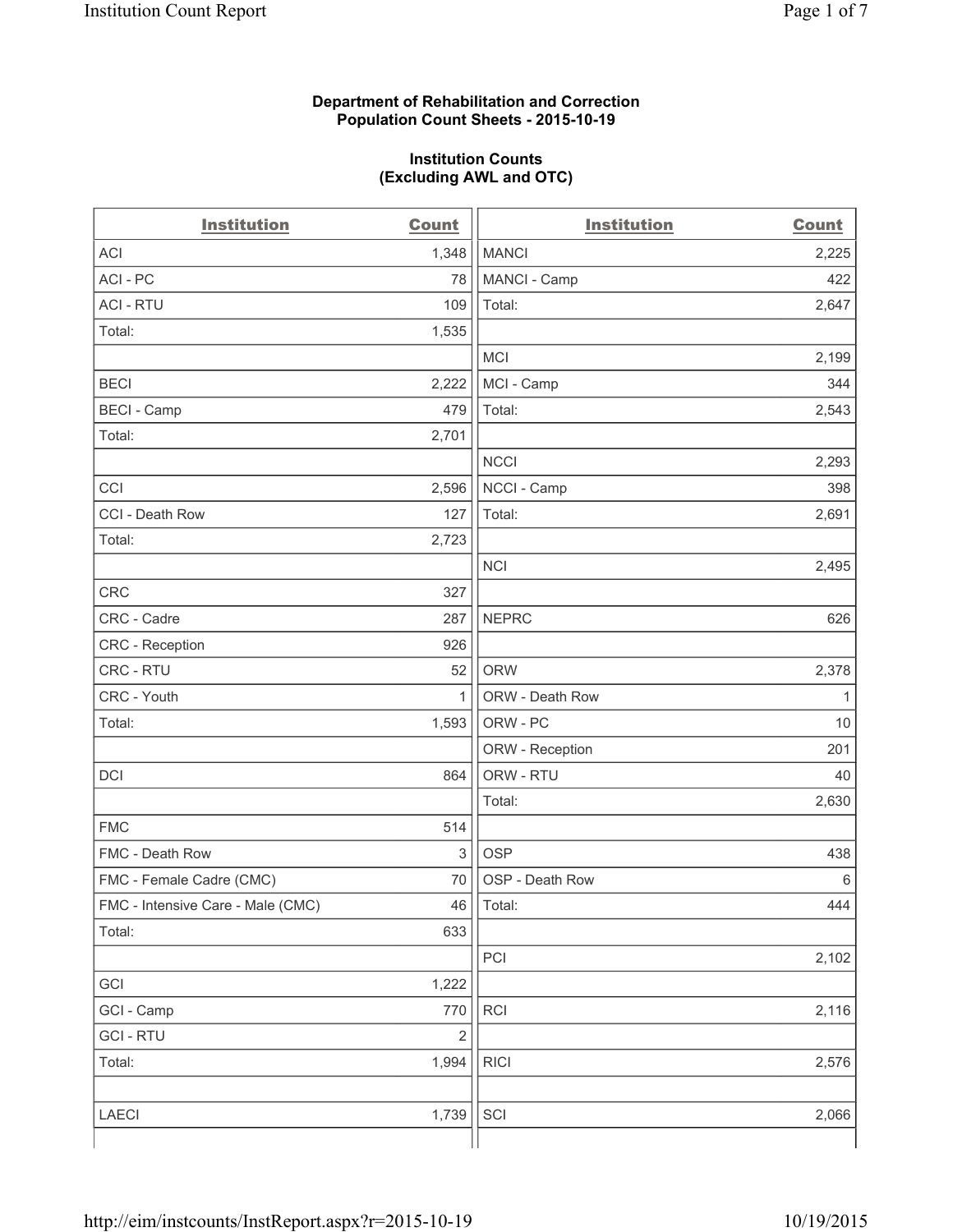| <b>LECI</b>              | 2,317 | <b>SOCF</b>      |                          | 1,167  |
|--------------------------|-------|------------------|--------------------------|--------|
| LECI - Camp              | 180   | SOCF - RTU       |                          | 56     |
| Total:                   | 2,497 | Total:           |                          | 1,223  |
| LOCI                     | 2,285 | <b>TCI</b>       |                          | 1,086  |
|                          |       | TCI - Camp       |                          | 446    |
| <b>LORCI</b>             | 178   | Total:           |                          | 1,532  |
| LORCI - Cadre            | 139   |                  |                          |        |
| <b>LORCI - Reception</b> | 1,035 | <b>TOCI</b>      |                          | 957    |
| Total:                   | 1,352 | <b>TOCI - PC</b> |                          | 103    |
|                          |       | Total:           |                          | 1,060  |
| <b>MACI</b>              | 1,148 |                  |                          |        |
| MACI - Minimum           | 1,394 | <b>WCI</b>       |                          | 1,266  |
| Total:                   | 2,542 | WCI - RTU        |                          | 92     |
|                          |       | Total:           |                          | 1,358  |
|                          |       |                  | <b>Total Population:</b> | 50,567 |

\* The Total Population includes 31 Offenders with Reason Codes 30 & 31. \*\* The Total Population includes 33 Offenders with Reason Code 0A.

# **Male Population by Security Level (Include AWL and Exclude OTC)**

| <b>Security Level</b>  |                   | <b>Body</b> | <b>AWL</b> | $(-OTC)$ | <b>Total</b> |
|------------------------|-------------------|-------------|------------|----------|--------------|
| Total Level 5          |                   | 135         | 5          |          | 139          |
| <b>Total Level 4</b>   |                   | 1,731       | 19         | 17       | 1,733        |
| Total Level 3          |                   | 11,614      | 156        | 112      | 11,658       |
| Total Level 2          |                   | 17,299      | 264        | 159      | 17,404       |
| Total Level 1          |                   | 15,373      | 198        | 86       | 15,485       |
| <b>Total Death Row</b> |                   | 138         | 1          |          | 138          |
|                        | <b>Total Male</b> | 46,290      | 643        | 376      | 46,557       |

### **Female Population by Institution (Include AWL and Exclude OTC)**

| <b>Institution</b>       | <b>Body</b> | <b>AWL</b> | $(-OTC)$ | <b>Total</b> |
|--------------------------|-------------|------------|----------|--------------|
| <b>DCI</b>               | 864         |            | 6        | 865          |
| <b>FMC</b>               | 21          |            |          | 22           |
| FMC - Female Cadre (CMC) | 70          |            | 2        | 71           |
| <b>NEPRC</b>             | 626         | 17         |          | 636          |
| <b>ORW</b>               | 2,378       | 69         | 33       | 2,414        |
| <b>ORW - Death Row</b>   |             | 0          | 0        |              |
|                          |             |            |          |              |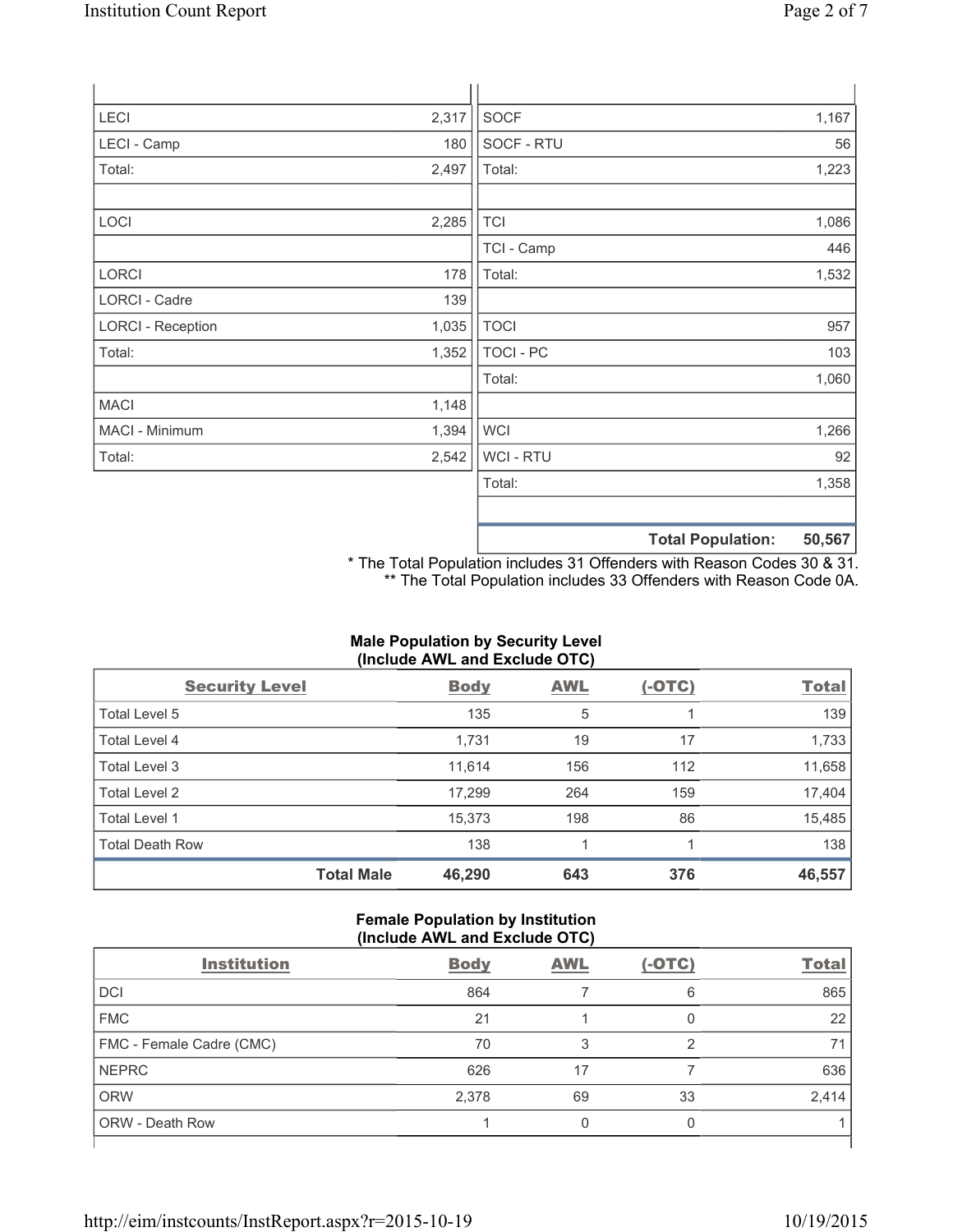| ORW - PC        |                          | 10     | 0   |     | 10 <sub>1</sub> |
|-----------------|--------------------------|--------|-----|-----|-----------------|
| ORW - Reception |                          | 201    | 0   |     | 201             |
| ORW - RTU       |                          | 40     | 0   |     | 40              |
|                 | <b>Total Female</b>      | 4,211  | 97  | 48  | 4,260           |
|                 |                          |        |     |     |                 |
|                 | <b>Total Population:</b> | 50,501 | 740 | 424 | 50,817          |

### **Male Population by Institution: Security Level 5 (Include AWL and Exclude OTC)**

| <b>Institution</b>       | <b>Body</b> | <b>AWL</b>    | $(-OTC)$ | <b>Total</b> |
|--------------------------|-------------|---------------|----------|--------------|
| <b>LORCI - Reception</b> |             | 0             |          |              |
| <b>MANCI</b>             | O           |               |          |              |
| <b>OSP</b>               | 129         |               |          | 129          |
| <b>RCI</b>               | 2           | 0             |          |              |
| <b>RICI</b>              |             |               |          |              |
| SOCF                     |             | 0             |          |              |
| <b>TOCI</b>              | っ           | $\mathcal{P}$ |          | 4            |
| <b>Total Level 5</b>     | 135         | 5             |          | 139          |

# **Male Population by Institution: Security Level 4 (Include AWL and Exclude OTC)**

| <b>Institution</b>       | <b>Body</b>    | <b>AWL</b>     | $(-OTC)$       | <b>Total</b>   |
|--------------------------|----------------|----------------|----------------|----------------|
| ${\sf CRC}$              | $10$           | $\mathbf 0$    | 0              | $10$           |
| CRC - Cadre              | 1              | $\mathbf 0$    | 0              | 1              |
| CRC - Reception          | $\sqrt{3}$     | $\mathbf 0$    | $\mathbf 0$    | $\sqrt{3}$     |
| LAECI                    | 1              | $\mathbf 0$    | $\mathbf 0$    | 1              |
| LECI                     | $\sqrt{5}$     | $\mathbf 0$    | $\mathsf 0$    | $\sqrt{5}$     |
| LORCI                    | $\overline{2}$ | $\overline{4}$ | 3              | $\sqrt{3}$     |
| <b>LORCI - Reception</b> | $\sqrt{5}$     | $\mathbf 0$    | $\mathsf 0$    | $\,$ 5 $\,$    |
| <b>MANCI</b>             | $\overline{2}$ | $\mathbf 0$    | $\mathsf 0$    | $\sqrt{2}$     |
| <b>NCCI</b>              | $\sqrt{5}$     | $\mathbf 0$    | $\mathsf 0$    | $\,$ 5 $\,$    |
| <b>NCI</b>               | 1              | $\mathbf 0$    | $\mathsf 0$    | 1              |
| <b>OSP</b>               | 299            | $\overline{2}$ | $\overline{2}$ | 299            |
| RCI                      | 11             | $\mathbf 0$    | $\mathbf 0$    | 11             |
| SOCF                     | 1,081          | 11             | $10$           | 1,082          |
| SOCF - RTU               | 52             | $\mathbf 0$    | $\mathsf 0$    | 52             |
| <b>TCI</b>               | $\overline{7}$ | $\mathbf 0$    | $\mathbf 0$    | $\overline{7}$ |
| <b>TOCI</b>              | 184            | $\overline{2}$ | $\overline{2}$ | 184            |
| TOCI - PC                | 46             | $\mathbf 0$    | $\mathsf 0$    | 46             |
| <b>WCI</b>               | 15             | $\mathbf 0$    | 0              | 15             |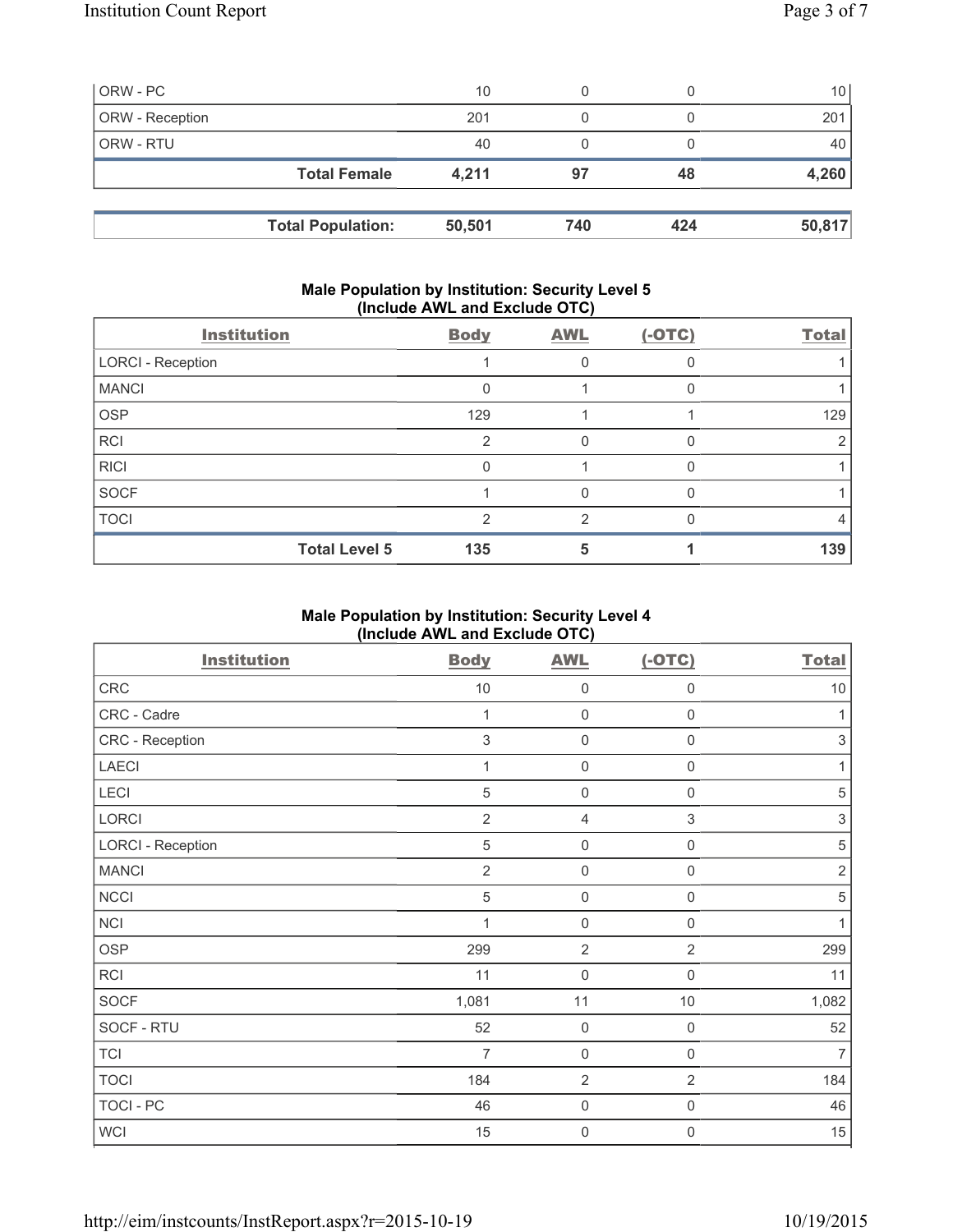| <b>WCI-RTU</b> |                      |       |  |      |
|----------------|----------------------|-------|--|------|
|                | <b>Total Level 4</b> | 1.731 |  | 733. |

| <b>Institution</b>                | $($ melude $\overline{A}$ ive and exclude $\overline{O}$ iv $\overline{O}$<br><b>Body</b> | <b>AWL</b>          | $(-OTC)$            | <b>Total</b>              |
|-----------------------------------|-------------------------------------------------------------------------------------------|---------------------|---------------------|---------------------------|
| ACI                               | 14                                                                                        | 1                   | $\mathsf 0$         | 15                        |
| ACI - PC                          | 1                                                                                         | $\mathsf{O}\xspace$ | $\mathsf 0$         | 1                         |
| <b>BECI</b>                       | 1                                                                                         | $\mathsf{O}\xspace$ | $\mathsf{O}\xspace$ | 1                         |
| CCI                               | $\,8\,$                                                                                   | $\mathsf{O}\xspace$ | $\mathsf{O}\xspace$ | 8                         |
| CRC                               | 116                                                                                       | $\boldsymbol{9}$    | $\overline{7}$      | 118                       |
| CRC - Cadre                       | 204                                                                                       | $\sqrt{2}$          | 1                   | 205                       |
| CRC - Reception                   | 758                                                                                       | 15                  | 13                  | 760                       |
| CRC - RTU                         | 24                                                                                        | $\mathsf{O}\xspace$ | $\mathsf{O}\xspace$ | 24                        |
| <b>FMC</b>                        | $\sqrt{5}$                                                                                | $\mathbf{1}$        | $\mathsf 0$         | $\,6\,$                   |
| FMC - Intensive Care - Male (CMC) | $\overline{7}$                                                                            | $\mathsf{O}\xspace$ | $\mathsf 0$         | $\overline{7}$            |
| <b>LAECI</b>                      | $\mathbf{1}$                                                                              | $\mathsf{O}\xspace$ | $\mathsf{O}\xspace$ | 1                         |
| LECI                              | 2,212                                                                                     | 17                  | 14                  | 2,215                     |
| LOCI                              | $\boldsymbol{9}$                                                                          | $\mathbf 0$         | $\mathsf{O}\xspace$ | 9                         |
| LORCI                             | 82                                                                                        | 25                  | 19                  | 88                        |
| LORCI - Cadre                     | 102                                                                                       | $\mathsf{O}\xspace$ | $\mathsf{O}\xspace$ | 102                       |
| <b>LORCI - Reception</b>          | 714                                                                                       | $\sqrt{2}$          | $\mathsf 0$         | 716                       |
| <b>MACI</b>                       | $\,$ 3 $\,$                                                                               | $\mathbf 0$         | $\mathbf 0$         | $\ensuremath{\mathsf{3}}$ |
| <b>MANCI</b>                      | 2,172                                                                                     | 21                  | 19                  | 2,174                     |
| MCI                               | $10$                                                                                      | $\mathsf{O}\xspace$ | $\mathsf{O}\xspace$ | $10$                      |
| <b>NCCI</b>                       | $\,8\,$                                                                                   | $\mathsf{O}\xspace$ | $\mathsf 0$         | $\,8\,$                   |
| <b>NCI</b>                        | $\overline{7}$                                                                            | $\mathsf{O}\xspace$ | $\mathsf 0$         | $\overline{7}$            |
| PCI                               | 45                                                                                        | $\sqrt{5}$          | $\mathbf 0$         | 50                        |
| <b>RCI</b>                        | 1,907                                                                                     | 30                  | 19                  | 1,918                     |
| <b>RICI</b>                       | $\mathbf{1}$                                                                              | $\mathbf{1}$        | $\mathbf{1}$        | $\mathbf{1}$              |
| SCI                               | $\mathsf 3$                                                                               | $\mathsf{O}\xspace$ | $\mathsf 0$         | $\ensuremath{\mathsf{3}}$ |
| <b>SOCF</b>                       | 84                                                                                        | 1                   | $\mathbf{1}$        | 84                        |
| SOCF - RTU                        | $\overline{4}$                                                                            | $\mathsf{O}\xspace$ | $\mathsf 0$         | 4                         |
| <b>TCI</b>                        | 1,005                                                                                     | $\boldsymbol{9}$    | $\,8\,$             | 1,006                     |
| TCI - Camp                        | $\mathbf{1}$                                                                              | $\mathsf{O}\xspace$ | $\mathsf{O}\xspace$ | $\mathbf{1}$              |
| <b>TOCI</b>                       | 733                                                                                       | $\mathbf 1$         | 1                   | 733                       |
| <b>TOCI - PC</b>                  | 57                                                                                        | $\mathsf 0$         | $\mathsf{O}\xspace$ | 57                        |
| <b>WCI</b>                        | 1,228                                                                                     | 16                  | $\mathsf g$         | 1,235                     |
| WCI - RTU                         | 88                                                                                        | $\mathsf{O}\xspace$ | $\mathsf{O}\xspace$ | 88                        |
| <b>Total Level 3</b>              | 11,614                                                                                    | 156                 | 112                 | 11,658                    |

# **Male Population by Institution: Security Level 3 (Include AWL and Exclude OTC)**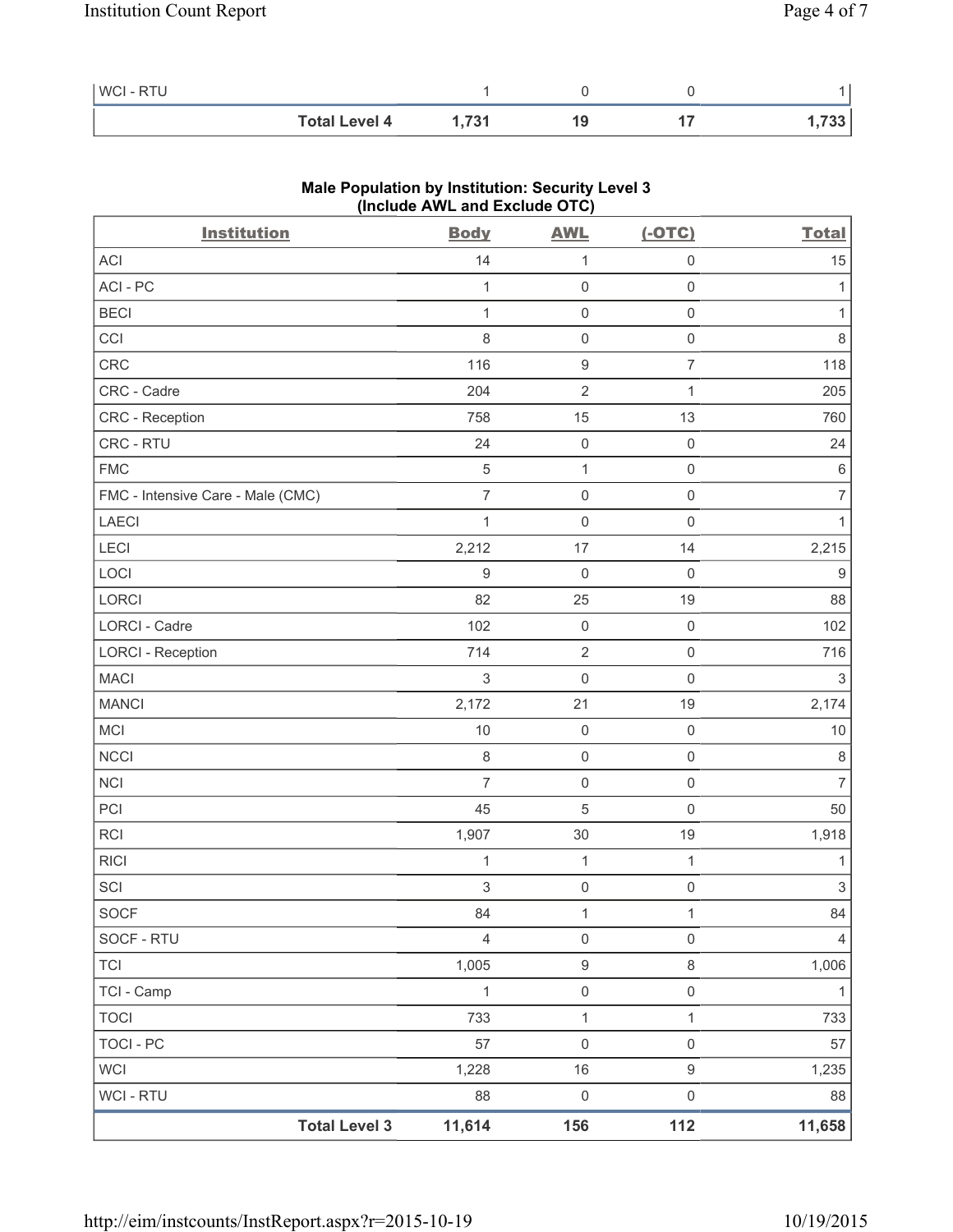| <b>Institution</b>                | <b>Body</b>  | <b>AWL</b>          | $(-OTC)$            | <b>Total</b>   |
|-----------------------------------|--------------|---------------------|---------------------|----------------|
| <b>ACI</b>                        | 620          | $\boldsymbol{9}$    | $\sqrt{2}$          | 627            |
| ACI-PC                            | 76           | $\mathsf 0$         | $\mathsf 0$         | 76             |
| <b>ACI - RTU</b>                  | 62           | $\mathsf{O}\xspace$ | $\mathsf{O}\xspace$ | 62             |
| <b>BECI</b>                       | 1,481        | 21                  | 10                  | 1,492          |
| CCI                               | 1,734        | $\boldsymbol{9}$    | $\,6\,$             | 1,737          |
| <b>CRC</b>                        | 95           | $\overline{2}$      | $\mathsf{O}\xspace$ | 97             |
| CRC - Cadre                       | 70           | $\mathsf{O}\xspace$ | $\mathsf{O}\xspace$ | 70             |
| CRC - Reception                   | 112          | $\,6\,$             | $\,6\,$             | 112            |
| CRC - RTU                         | 20           | $\mathsf{O}\xspace$ | $\mathsf{O}\xspace$ | 20             |
| CRC - Youth                       | $\mathbf{1}$ | $\mathsf{O}\xspace$ | $\mathsf{O}\xspace$ | 1              |
| <b>FMC</b>                        | $\sqrt{3}$   | $\mathbf{1}$        | $\mathsf{O}\xspace$ | 4              |
| FMC - Intensive Care - Male (CMC) | 22           | $\mathsf{O}\xspace$ | $\mathsf{O}\xspace$ | 22             |
| GCI                               | 812          | $\overline{7}$      | $\,$ 5 $\,$         | 814            |
| GCI - Camp                        | 1            | $\mathsf{O}\xspace$ | $\mathsf{O}\xspace$ | 1              |
| <b>GCI-RTU</b>                    | $\mathbf 1$  | $\mathsf 0$         | $\mathsf{O}\xspace$ | 1              |
| <b>LAECI</b>                      | 1,099        | 23                  | 18                  | 1,104          |
| LECI                              | 88           | $\mathsf 0$         | $\mathsf{O}\xspace$ | 88             |
| LOCI                              | 1,153        | $\mathbf 5$         | $\overline{4}$      | 1,154          |
| LORCI                             | 65           | 21                  | 20                  | 66             |
| LORCI - Cadre                     | 32           | $\mathsf{O}\xspace$ | $\mathbf 0$         | 32             |
| <b>LORCI - Reception</b>          | 189          | $\mathbf{1}$        | $\mathbf 0$         | 190            |
| <b>MACI</b>                       | 1,145        | $\hbox{9}$          | $\sqrt{5}$          | 1,149          |
| <b>MANCI</b>                      | 37           | $\mathsf{O}\xspace$ | $\mathsf{O}\xspace$ | 37             |
| MCI                               | 1,705        | 30                  | 16                  | 1,719          |
| MCI - Camp                        | $\mathbf 1$  | $\mathsf{O}\xspace$ | $\mathsf 0$         | 1              |
| <b>NCCI</b>                       | 1,572        | 21                  | 11                  | 1,582          |
| NCCI - Camp                       | 16           | $\mathsf{O}\xspace$ | $\mathsf{O}\xspace$ | 16             |
| <b>NCI</b>                        | 1,669        | 35                  | 24                  | 1,680          |
| PCI                               | 736          | 19                  | $\,8\,$             | 747            |
| RCI                               | 196          | $\mathbf{1}$        | $\mathbf{1}$        | 196            |
| <b>RICI</b>                       | 1,491        | 26                  | 13                  | 1,504          |
| SCI                               | 903          | $17\,$              | $10$                | 910            |
| <b>TCI</b>                        | 30           | $\mathbf{1}$        | $\mathbf 0$         | 31             |
| <b>TOCI</b>                       | 38           | $\mathsf{O}\xspace$ | $\mathsf{O}\xspace$ | 38             |
| <b>WCI</b>                        | 22           | $\mathsf{O}\xspace$ | $\mathsf{O}\xspace$ | 22             |
| WCI - RTU                         | $\sqrt{2}$   | $\mathsf{O}\xspace$ | $\mathsf{O}\xspace$ | $\overline{2}$ |

#### **Male Population by Institution: Security Level 2 (Include AWL and Exclude OTC)**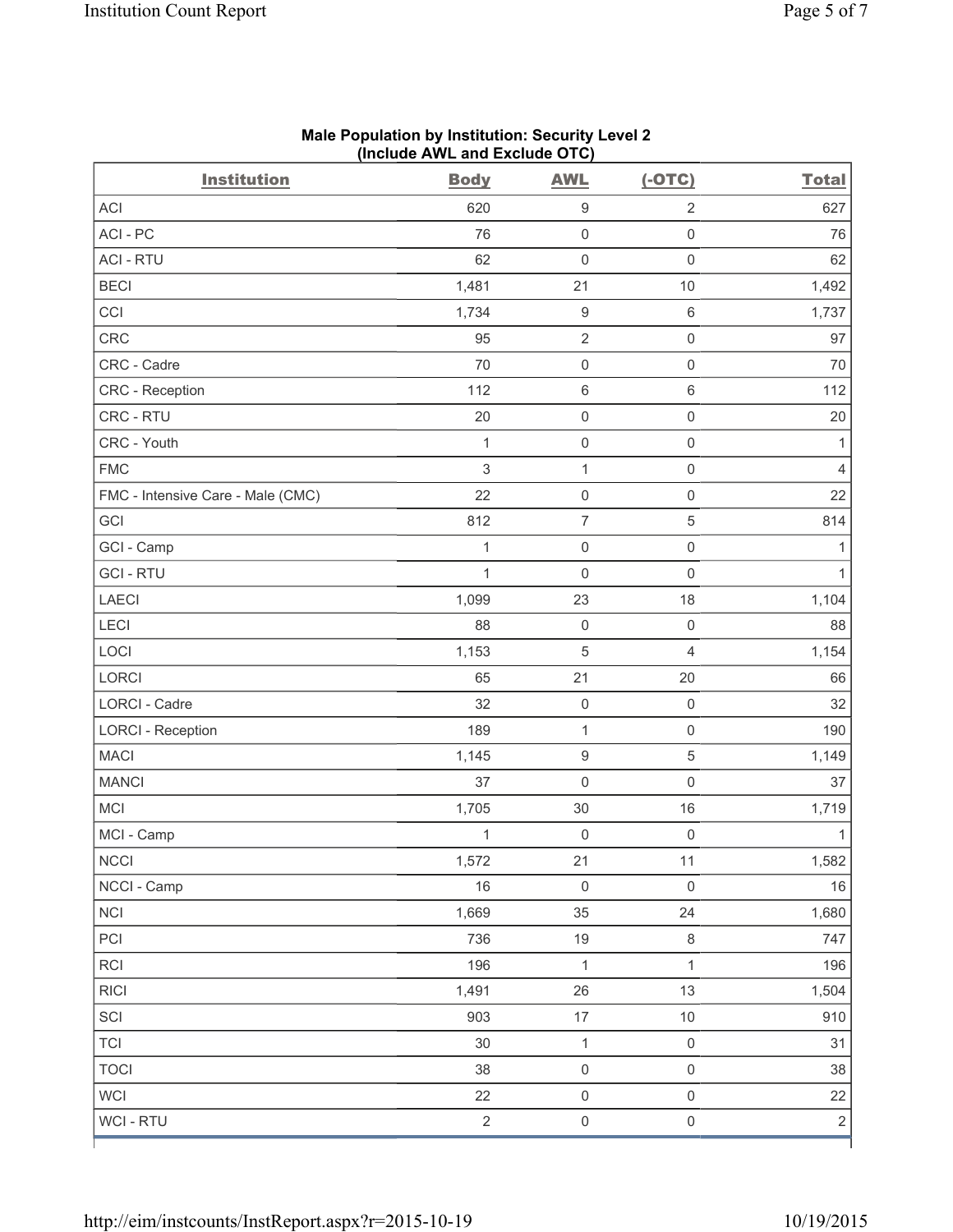| 17,299<br><b>Total Level 2</b> | 264 | 159 | 17,404 |
|--------------------------------|-----|-----|--------|
|--------------------------------|-----|-----|--------|

| <b>Institution</b>                | <b>Body</b>  | <b>AWL</b>                | $(-OTC)$                  | <b>Total</b>     |
|-----------------------------------|--------------|---------------------------|---------------------------|------------------|
| <b>ACI</b>                        | 714          | $\,8\,$                   | $\mathbf{1}$              | 721              |
| ACI - PC                          | $\mathbf{1}$ | $\mathbf 0$               | $\mathsf{O}\xspace$       | $\mathbf{1}$     |
| <b>ACI - RTU</b>                  | 47           | $\mathbf 0$               | $\mathsf 0$               | 47               |
| <b>BECI</b>                       | 740          | 16                        | 4                         | 752              |
| <b>BECI - Camp</b>                | 479          | $\mathbf 0$               | $\mathbf 0$               | 479              |
| CCI                               | 854          | $\boldsymbol{9}$          | $\overline{4}$            | 859              |
| CRC                               | 47           | $\mathsf{O}\xspace$       | $\mathbf 0$               | 47               |
| CRC - Cadre                       | 12           | $\mathsf{O}\xspace$       | $\mathsf 0$               | 12               |
| CRC - Reception                   | 49           | $\mathbf 1$               | 1                         | 49               |
| CRC - RTU                         | 8            | $\mathsf{O}\xspace$       | $\mathsf{O}\xspace$       | 8                |
| <b>FMC</b>                        | 484          | $\mathbf{1}$              | $\mathsf{O}\xspace$       | 485              |
| FMC - Intensive Care - Male (CMC) | 17           | $\mathbf 0$               | $\mathbf 0$               | 17               |
| GCI                               | 410          | 18                        | 10                        | 418              |
| GCI - Camp                        | 769          | $\mathbf 2$               | $\mathbf{1}$              | 770              |
| <b>GCI-RTU</b>                    | $\mathbf{1}$ | $\mathbf 0$               | $\mathsf 0$               | 1                |
| <b>LAECI</b>                      | 638          | 8                         | $\overline{7}$            | 639              |
| LECI                              | 12           | $\sqrt{2}$                | $\mathbf{1}$              | 13               |
| LECI - Camp                       | 180          | $\mathbf 1$               | $\mathbf{1}$              | 180              |
| LOCI                              | 1,123        | $\overline{7}$            | $\overline{2}$            | 1,128            |
| <b>LORCI</b>                      | 29           | $\ensuremath{\mathsf{3}}$ | $\mathfrak{S}$            | 29               |
| <b>LORCI - Cadre</b>              | 5            | $\mathsf{O}\xspace$       | $\mathsf 0$               | 5                |
| <b>LORCI - Reception</b>          | 126          | $\mathsf{O}\xspace$       | $\mathsf 0$               | 126              |
| MACI - Minimum                    | 1,394        | 10                        | $\overline{4}$            | 1,400            |
| <b>MANCI</b>                      | 14           | 10                        | $\overline{4}$            | 20               |
| MANCI - Camp                      | 422          | $\overline{2}$            | $\overline{2}$            | 422              |
| <b>MCI</b>                        | 484          | $\overline{\mathcal{I}}$  | $\mathbf{1}$              | 490              |
| MCI - Camp                        | 343          | $\mathsf 0$               | $\mathsf{O}\xspace$       | 343              |
| <b>NCCI</b>                       | 708          | 15                        | $\overline{\mathcal{I}}$  | 716              |
| NCCI - Camp                       | 382          | $\mathsf{O}\xspace$       | $\mathsf{O}\xspace$       | 382              |
| <b>NCI</b>                        | 818          | $\,6\,$                   | $\sqrt{3}$                | 821              |
| <b>OSP</b>                        | $\mathsf g$  | $\mathsf 0$               | $\mathsf 0$               | $\boldsymbol{9}$ |
| PCI                               | 1,321        | 25                        | 12                        | 1,334            |
| <b>RICI</b>                       | 1,084        | 18                        | $\boldsymbol{9}$          | 1,093            |
| SCI                               | 1,160        | 17                        | $\,6\,$                   | 1,171            |
| <b>TCI</b>                        | 44           | 12                        | $\ensuremath{\mathsf{3}}$ | 53               |

#### **Male Population by Institution: Security Level 1 (Include AWL and Exclude OTC)**